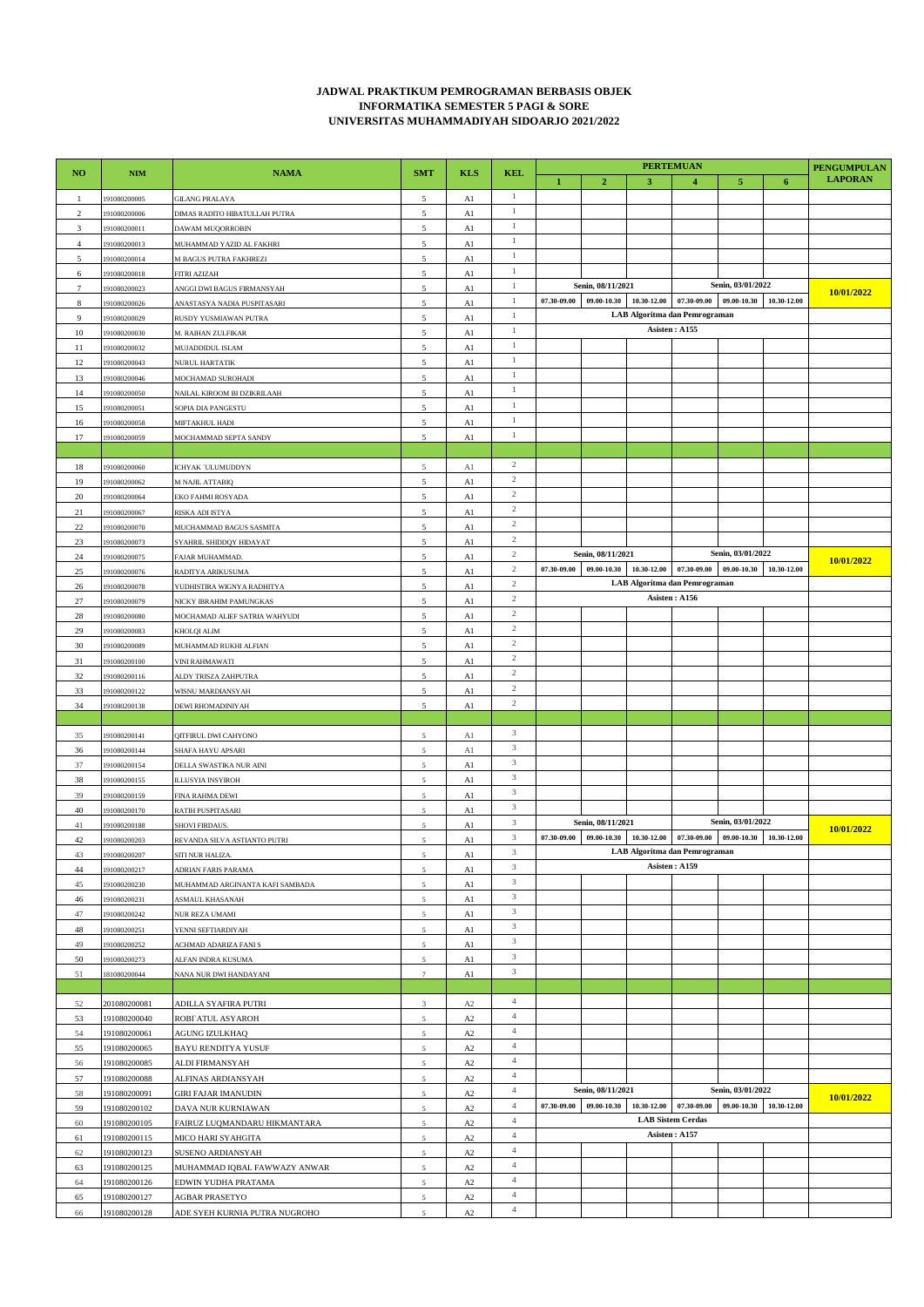| 67     | 191080200130 | <b>FIKRI FEBRIANTO</b>               | 5                | A2             | $\overline{4}$  |             |                   |                 |                                |                         |             |            |
|--------|--------------|--------------------------------------|------------------|----------------|-----------------|-------------|-------------------|-----------------|--------------------------------|-------------------------|-------------|------------|
| 68     | 191080200131 | HEPI YOGA PRATAMA                    | 5                | A2             | $\overline{4}$  |             |                   |                 |                                |                         |             |            |
|        |              |                                      |                  |                |                 |             |                   |                 |                                |                         |             |            |
| 69     | 191080200132 | ALIEF SETYO NOVANTO                  | 5                | A <sub>2</sub> | 5               |             |                   |                 |                                |                         |             |            |
| 70     | 191080200133 | BAYU RAMA DHANI                      | 5                | $\mathbf{A2}$  | $\mathfrak{s}$  |             |                   |                 |                                |                         |             |            |
| 71     | 191080200135 | TUNGGAL HERMAWAN                     | $\mathfrak{s}$   | A2             | $\sqrt{5}$      |             |                   |                 |                                |                         |             |            |
| $72\,$ | 191080200137 | RIZKY MAULANA SHOLECHUDIN            | 5                | A2             | $\overline{5}$  |             |                   |                 |                                |                         |             |            |
| 73     | 191080200143 | MUKHAMAT SAIFUDIN                    | $\sqrt{5}$       | A2             | $\sqrt{5}$      |             |                   |                 |                                |                         |             |            |
| 74     | 191080200146 | ACHMAD ARIANSYAH                     | 5                | A2             | $\sqrt{5}$      |             |                   |                 |                                |                         |             |            |
| 75     | 91080200156  | MAULANA IQBHAL PRAYOGHA SLAMET       | 5                | A2             | 5               |             |                   |                 |                                |                         |             |            |
| 76     | 191080200157 | BAGUS DWI KURNIAWAN                  | 5                | A2             | $\sqrt{5}$      |             | Senin, 08/11/2021 |                 |                                | Senin, 03/01/2022       |             | 10/01/2022 |
| 77     | 91080200160  | RAKHMAT UDDIN                        | 5                | A2             | 5               | 07.30-09.00 | 09.00-10.30       | 10.30-12.00     | 07.30-09.00                    | 09.00-10.30             | 10.30-12.00 |            |
| 78     | 191080200161 | HANANTO ACHMAD PRASETYO              | $\sqrt{5}$       | A2             | $\sqrt{5}$      |             |                   |                 | <b>LAB Sistem Cerdas</b>       |                         |             |            |
| 79     | 191080200162 | DICKY ANDREY CHOLISYAH PUTRA         | 5                | A2             | $\sqrt{5}$      |             |                   |                 | Asisten: A154                  |                         |             |            |
| 80     | 191080200204 | DIMAS BAYU ANJASMARA                 | 5                | A2             | 5               |             |                   |                 |                                |                         |             |            |
| $81\,$ | 191080200210 | ROFINUS ARYANTO                      | 5                | A2             | $\sqrt{5}$      |             |                   |                 |                                |                         |             |            |
| 82     | 91080200228  | RANI AYU NABILAH                     | 5                | A2             | $\overline{5}$  |             |                   |                 |                                |                         |             |            |
| 83     | 191080200253 | MUHAMMAD FACHRUDDIN                  | $\sqrt{5}$       | A2             | $\sqrt{5}$      |             |                   |                 |                                |                         |             |            |
| 84     | 191080200260 | HIHANIZA LELA YUZEFA                 | 5                | A2             | $\sqrt{5}$      |             |                   |                 |                                |                         |             |            |
| 85     | 161080200293 | MUKHAMMAD KHOIRUL UMAM               | 11               | A2             | $\mathfrak{s}$  |             |                   |                 |                                |                         |             |            |
| 86     | 161080200312 | M.RAMADHANI ALDILAH KAHAR            | $11\,$           | A2             | $\sqrt{5}$      |             |                   |                 |                                |                         |             |            |
|        |              |                                      |                  |                |                 |             |                   |                 |                                |                         |             |            |
| 87     | 181080200260 | HANIF AMRULLAH                       | $\boldsymbol{7}$ | A3             | 6               |             |                   |                 |                                |                         |             |            |
| 88     | 191080200034 | MUHAMMAD MURSIDIL ARIF               | 5                | A3             | 6               |             |                   |                 |                                |                         |             |            |
| 89     | 91080200163  | MOCHAMAD HUMAI EDI                   | 5                | A3             | 6               |             |                   |                 |                                |                         |             |            |
| 90     | 191080200165 | BAYU KRISNANTA PUTRA MARDHIKA        | 5                | A3             | $\,$ 6 $\,$     |             |                   |                 |                                |                         |             |            |
| 91     | 91080200166  | TEGUH PRASETYO                       | $\sqrt{5}$       | A3             | 6               |             |                   |                 |                                |                         |             |            |
| 92     | 191080200169 | AINI FIRDAUSI NUZULLA                | $\sqrt{5}$       | A3             | $\,$ 6 $\,$     |             |                   |                 |                                |                         |             |            |
| 93     | 191080200171 | FATCHUR RIZKY RAMADHAN               | 5                | A3             | 6               |             | Senin, 08/11/2021 |                 |                                | Senin, 03/01/2022       |             | 10/01/2022 |
| 94     | 91080200172  | ULFAH MALIHATIN SHOLIHAH             | 5                | A3             | 6               | 07.30-09.00 | 09.00-10.30       | $10.30 - 12.00$ | 07.30-09.00                    | 09.00-10.30             | 10.30-12.00 |            |
| 95     | 191080200174 | MOCHAMMAD RIZAL ADITYA               | 5                | A3             | $\sqrt{6}$      |             |                   |                 | <b>LAB Game dan Multimedia</b> |                         |             |            |
| 96     | 91080200183  | YAHYA ANUGERAH DWI KHURROTA A'YUNAN  | $\sqrt{5}$       | A3             | 6               |             |                   |                 | Asisten: A152                  |                         |             |            |
| 97     | 191080200185 | M YUSRIL FAHMI                       | $\sqrt{5}$       | A3             | $\,$ 6 $\,$     |             |                   |                 |                                |                         |             |            |
| 98     | 191080200191 | SANGGAH LUHUR PANUNTUN.              | 5                | A3             | 6               |             |                   |                 |                                |                         |             |            |
| 99     | 91080200193  | ALDO REGHAN RAMADHAN                 | 5                | A3             | 6               |             |                   |                 |                                |                         |             |            |
| 100    | 191080200195 | ANDI CHAIRUL ROCHMAN                 | 5                | A3             | $\,$ 6 $\,$     |             |                   |                 |                                |                         |             |            |
| 101    | 191080200196 | ARIEF AL MAHDI                       | $\sqrt{5}$       | A3             | 6               |             |                   |                 |                                |                         |             |            |
| 102    | 91080200197  | RIDWAN DWI SOFIAN                    | 5                | A3             | $\,$ 6 $\,$     |             |                   |                 |                                |                         |             |            |
| 103    | 191080200202 | ALIF AKBAR IRDHOBILLA                | 5                |                | 6               |             |                   |                 |                                |                         |             |            |
|        |              |                                      |                  | A3             |                 |             |                   |                 |                                |                         |             |            |
| 104    | 191080200205 | DIANA CINDY AGUSTIN                  | 5                | A3             | $\tau$          |             |                   |                 |                                |                         |             |            |
|        |              |                                      |                  |                |                 |             |                   |                 |                                |                         |             |            |
| 105    | 191080200206 | MUHAMMAD RIZKY ARBAAH BARMULA        | 5                | A3             | $7\phantom{.0}$ |             |                   |                 |                                |                         |             |            |
| 106    | 91080200208  | RAZIF ZULVIKAR HATUWE                | 5                | A3             | $\tau$          |             |                   |                 |                                |                         |             |            |
| 107    | 191080200218 | RISKI FIRMANSYAH WILIS PUTRA.        | 5                | A3             | $\tau$          |             |                   |                 |                                |                         |             |            |
| 108    | 91080200219  | <b>DUTA ABDILLAH</b>                 | 5                | A3             | $\tau$          |             |                   |                 |                                |                         |             |            |
| 109    | 191080200224 | AFNIZAR MAULANA ASIDDIQ              | 5                | A3             | $7\phantom{.0}$ |             |                   |                 |                                |                         |             |            |
| 110    | 191080200226 | RAHARDIAN DEWANTORO                  | 5                | A3             | $\tau$          |             |                   |                 |                                |                         |             |            |
| 111    | 191080200227 | AHMAD RENDRA FAJARESTA               | 5                | A3             | $\tau$          |             |                   |                 |                                |                         |             |            |
| 112    | 191080200232 | BRAMATYA MAHENDRA VIHESWARA NURYADIN | 5                | A3             | $\tau$          |             | Senin, 08/11/2021 |                 |                                | Senin, 03/01/2022       |             |            |
| 113    | 191080200235 | LINDA MEISA ALFIYAH                  | $5^{\circ}$      | A3             | $\tau$          | 07.30-09.00 | 09.00-10.30       | 10.30-12.00     | 07.30-09.00                    | 09.00-10.30             | 10.30-12.00 | 10/01/2022 |
| 114    | 191080200236 | GALUH PRIYO NUGROHO                  | 5                | A3             | $\tau$          |             |                   |                 | <b>LAB Game dan Multimedia</b> |                         |             |            |
| 115    | 191080200237 | WAHYU DWI KURNIAWAN                  | $\sqrt{5}$       | A3             | $7\phantom{.0}$ |             |                   |                 | Asisten: A149                  |                         |             |            |
| 116    | 191080200238 | ADISYA AYUSTINA                      | 5 <sub>1</sub>   | A3             | $\tau$          |             |                   |                 |                                |                         |             |            |
| 117    | 191080200256 | MUHAMMAD SYAFIQ MUHADZDZIB           | 5                | A3             | $\tau$          |             |                   |                 |                                |                         |             |            |
| 118    | 191080200263 | RIZKY SUSILO HARTONO                 | $5^{\circ}$      | A3             | $\tau$          |             |                   |                 |                                |                         |             |            |
| 119    | 191080200268 | ALDI RACHMAT PUTRA                   | 5                | A3             | $\tau$          |             |                   |                 |                                |                         |             |            |
| 120    | 181080200278 | DWI GILANG RAMADHAN PRASETYANA       | $\tau$           | A3             | $7\phantom{.0}$ |             |                   |                 |                                |                         |             |            |
| 121    | 161080200300 | SINGGIH KUSUMA HIDAYAT               | 11               | A3             | $\tau$          |             |                   |                 |                                |                         |             |            |
| 122    | 181080200272 | DAFFA FAUZANRIO ISWINARKO            | $\tau$           | A4             | $\tau$          |             |                   |                 |                                |                         |             |            |
|        |              |                                      |                  |                |                 |             |                   |                 |                                |                         |             |            |
| 123    | 191080200001 | FUAD AZIS MUSLIM                     | 5                | B1             | 8               |             |                   |                 |                                |                         |             |            |
| 124    | 191080200004 | HENDRA HERMAWAN                      | $\sqrt{5}$       | B1             | $\,$ 8 $\,$     |             |                   |                 |                                |                         |             |            |
| 125    | 191080200008 | STEVEN OWEN PURNAWAN                 | 5 <sub>1</sub>   | B1             | $\,$ 8 $\,$     |             |                   |                 |                                |                         |             |            |
| 126    | 191080200009 | A. ZAINUDHIN                         | 5                | B1             | $\bf8$          |             |                   |                 |                                |                         |             |            |
| 127    | 191080200010 | LAILATUL SUROIYAH                    | $5^{\circ}$      | B1             | 8               |             |                   |                 |                                |                         |             |            |
| 128    | 191080200012 | MUHAMMAD ZULHAM EFENDI               | 5                | B1             | $\bf8$          |             | Senin, 08/11/2021 |                 |                                | Senin, 03/01/2022       |             | 10/01/2022 |
| 129    | 191080200016 | FIRMAN MILANI                        | $\sqrt{5}$       | B1             | 8               | 18.00-19.30 | 19.30-21.00       | 21.00-22.30     | 18.00-19.30                    | 19.30-21.00 21.00-22.30 |             |            |
| 130    | 191080200019 | ANGGA NOVIAR CIPTA PAHLEVI           | $5^{\circ}$      | B1             | $\,$ 8 $\,$     |             |                   |                 | LAB Algoritma dan Pemrograman  |                         |             |            |
| 131    | 191080200022 | REYNALDI PADLY                       | 5                | B1             | $\,$ 8 $\,$     |             |                   |                 | Asisten: A148                  |                         |             |            |
| 132    | 191080200025 | RINA SAFITRI                         | $5^{\circ}$      | B1             | $\bf 8$         |             |                   |                 |                                |                         |             |            |
| 133    | 191080200031 | KHOIRUN NASIKHIN                     | 5                | B1             | $\bf8$          |             |                   |                 |                                |                         |             |            |
| 134    | 191080200036 | M.SLAMET BUDI RAHARJO                | $\sqrt{5}$       | B1             | 8               |             |                   |                 |                                |                         |             |            |
| 135    | 191080200037 | MUHAMMAD KHOLIK ADI S                | $5^{\circ}$      | B1             | $\,$ 8 $\,$     |             |                   |                 |                                |                         |             |            |
| 136    | 191080200038 | MOCHAMAD ALAISA DAUD                 | 5                | B1             | $\,$ 8 $\,$     |             |                   |                 |                                |                         |             |            |
| 137    | 191080200039 | ANUGRA PARIYANTO                     | $\mathfrak{s}$   | B1             | $\bf 8$         |             |                   |                 |                                |                         |             |            |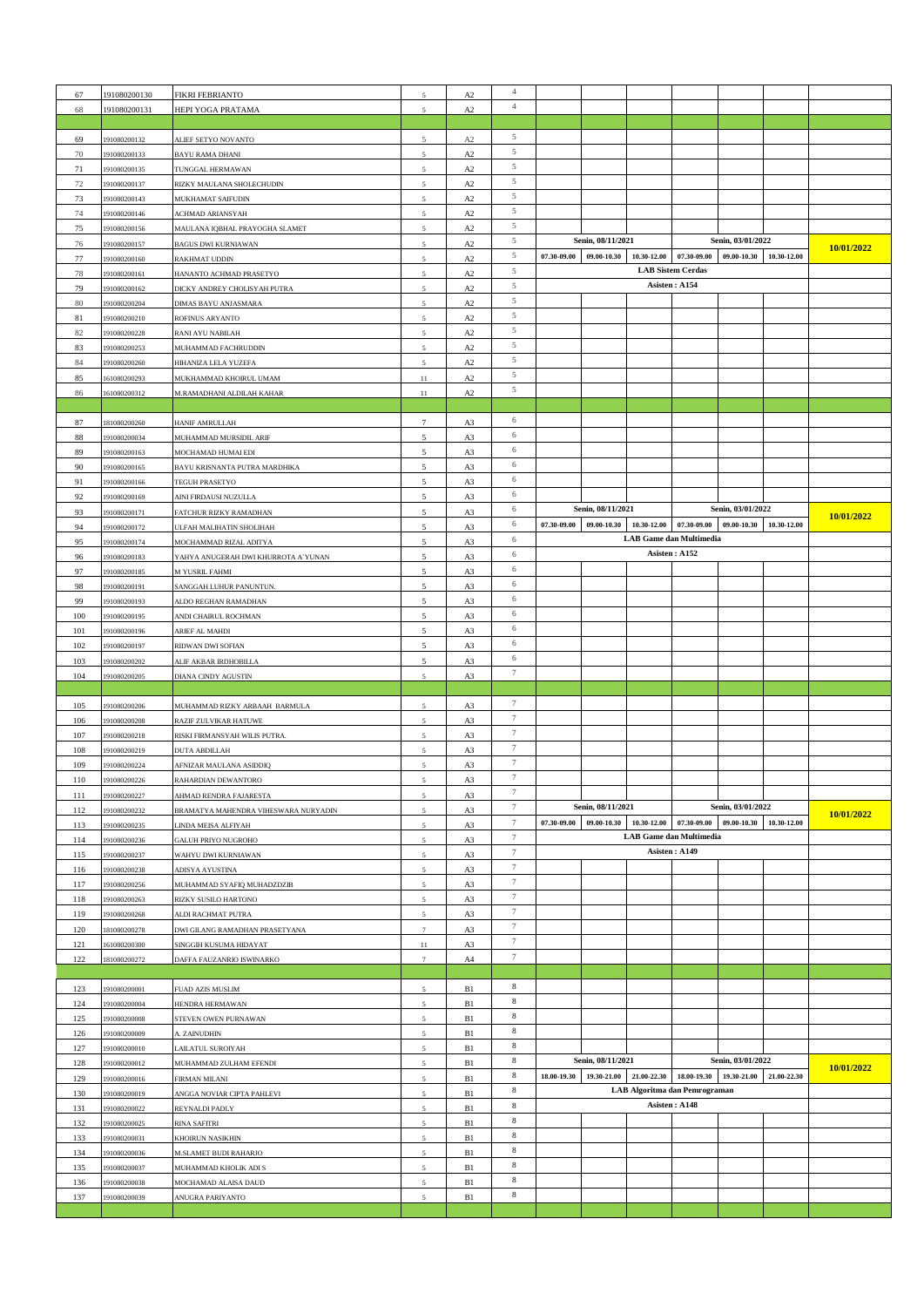|            |                              |                                         |                                       |                | 9              |             |                   |                                |               |                                                             |             |            |
|------------|------------------------------|-----------------------------------------|---------------------------------------|----------------|----------------|-------------|-------------------|--------------------------------|---------------|-------------------------------------------------------------|-------------|------------|
| 138        | 191080200041                 | YUDHISTIRA RAMADHAN                     | 5                                     | B1             |                |             |                   |                                |               |                                                             |             |            |
| 139        | 191080200042                 | DIMAS AYU PUTRI RISKY NOFA              | 5                                     | B1             | 9              |             |                   |                                |               |                                                             |             |            |
| 140        | 191080200044                 | SANDI EKO ERIYANTO                      | $\sqrt{5}$                            | B1             | $\overline{9}$ |             |                   |                                |               |                                                             |             |            |
| 141        | 191080200048                 | M. A'DHOM SYAFICHUDDIN                  | $\overline{\phantom{0}}$              | B1             | $\overline{9}$ |             |                   |                                |               |                                                             |             |            |
| 142        | 191080200052                 | VICCI RACHMAT ALFIN                     | 5                                     | B1             | 9              |             |                   |                                |               |                                                             |             |            |
| 143        | 191080200054                 |                                         | $\mathfrak{s}$                        | B1             | 9              |             |                   |                                |               |                                                             |             |            |
|            |                              | ZA'IM ZUHDI                             |                                       |                | 9              |             | Senin, 08/11/2021 |                                |               | Senin, 03/01/2022                                           |             |            |
| 144        | 191080200055                 | ABHIRAMA SAPUTRA                        | 5                                     | B1             |                |             |                   |                                |               |                                                             |             | 10/01/2022 |
| 145        | 191080200056                 | MOH AINUR ROHMAT                        | $\sqrt{5}$                            | B1             | $\overline{9}$ | 18.00-19.30 | 19.30-21.00       | 21.00-22.30                    | 18.00-19.30   | 19.30-21.00                                                 | 21.00-22.30 |            |
| 146        | 191080200057                 | <b>BAGUS DWI YULIANTO</b>               | 5                                     | B1             | $\overline{9}$ |             |                   | LAB Algoritma dan Pemrograman  |               |                                                             |             |            |
| 147        | 191080200063                 | <b>ABDUL AJIB</b>                       | 6                                     | B1             | 9              |             |                   |                                | Asisten: A155 |                                                             |             |            |
| 148        | 191080200066                 | HERI PRASETYO                           | 5                                     | B1             | 9              |             |                   |                                |               |                                                             |             |            |
| 149        | 191080200068                 |                                         | 5                                     | B1             | 9              |             |                   |                                |               |                                                             |             |            |
|            |                              | KHITHOH SABDA MUHAMMAD                  |                                       |                | $\overline{9}$ |             |                   |                                |               |                                                             |             |            |
| 150        | 191080200069                 | HANDRASWARA PRATAMA                     | $\tau$                                | ${\bf B1}$     |                |             |                   |                                |               |                                                             |             |            |
| 151        | 191080200071                 | TASYA GUSTI AMALIA                      | 5                                     | B1             | $\overline{9}$ |             |                   |                                |               |                                                             |             |            |
| 152        | 191080200072                 | MOCH DIMAS FAHMI RIZALDY                | 5                                     | B1             | 9              |             |                   |                                |               |                                                             |             |            |
| 153        | 191080200074                 | M. RYAS HAKIM                           | $\,$ 8 $\,$                           | B1             | 9              |             |                   |                                |               |                                                             |             |            |
|            |                              |                                         |                                       |                |                |             |                   |                                |               |                                                             |             |            |
| 154        |                              |                                         |                                       | B1             | 10             |             |                   |                                |               |                                                             |             |            |
|            | 191080200082                 | OKI ARI KUNCORO                         | $\sqrt{5}$                            |                | 10             |             |                   |                                |               |                                                             |             |            |
| 155        | 191080200086                 | VISCHAL MUHTADI ZULFIKAR                | 5                                     | B1             |                |             |                   |                                |               |                                                             |             |            |
| 156        | 191080200087                 | CALVINE EFRIWANDA PRATAMA               | $\sqrt{5}$                            | B1             | 10             |             |                   |                                |               |                                                             |             |            |
| 157        | 191080200090                 | TEGUH PRASETYO                          | 5                                     | B1             | $10\,$         |             |                   |                                |               |                                                             |             |            |
| 158        | 191080200094                 | RAZIV ZYDAN FARID BAHANAN               | $\sqrt{5}$                            | B1             | 10             |             |                   |                                |               |                                                             |             |            |
| 159        | 191080200190                 | FARIS ATSIR IZZUDIN EL WAHYU            | $\sqrt{5}$                            | B1             | $10$           |             |                   |                                |               |                                                             |             |            |
|            |                              |                                         |                                       |                | 10             |             | Senin, 08/11/2021 |                                |               | Senin, 03/01/2022                                           |             |            |
| 160        | 191080200239                 | MUNIRUL FARHAN SYAH                     | 5                                     | B1             |                |             |                   |                                |               |                                                             |             | 10/01/2022 |
| 161        | 191080200266                 | <b>BARA HENDRAWANTO</b>                 | 5                                     | B1             | 10             | 18.00-19.30 | 19.30-21.00       | 21.00-22.30                    | 18.00-19.30   | 19.30-21.00                                                 | 21.00-22.30 |            |
| 162        | 191080200267                 | MOCH SULAIMAN                           | 5                                     | B1             | $10\,$         |             |                   | LAB Algoritma dan Pemrograman  |               |                                                             |             |            |
| 163        | 191080200269                 | MUKHAMMAD DAYU ANWAR                    | $\sqrt{5}$                            | B1             | 10             |             |                   |                                | Asisten: A156 |                                                             |             |            |
| 164        | 171080200020                 | <b>GOMES NOOR JAVIER</b>                | $\overline{9}$                        | B1             | $10\,$         |             |                   |                                |               |                                                             |             |            |
| 165        |                              |                                         |                                       | B1             | 10             |             |                   |                                |               |                                                             |             |            |
|            | 171080200039                 | EDO HERLALANG                           | 9                                     |                | 10             |             |                   |                                |               |                                                             |             |            |
| 166        | 171080200103                 | DANU WAHYUDI                            | 9                                     | B1             |                |             |                   |                                |               |                                                             |             |            |
| 167        | 171080200128                 | MOCH.AMRUL HAQQI                        | $\overline{9}$                        | B1             | $10\,$         |             |                   |                                |               |                                                             |             |            |
| 168        | 171080200015                 | KRISNA AJI PANGESTU PERDANA             | $\overline{9}$                        | B1             | 10             |             |                   |                                |               |                                                             |             |            |
| 169        | 151080200026                 | CRIDHO TRISTIAN ANGGORO                 | 13                                    | B1             | $10\,$         |             |                   |                                |               |                                                             |             |            |
|            |                              |                                         |                                       |                |                |             |                   |                                |               |                                                             |             |            |
|            |                              |                                         |                                       |                | 11             |             |                   |                                |               |                                                             |             |            |
| 170        | 191080200021                 | ANGGER SYANINDRA ALVIN                  | 5                                     | B <sub>2</sub> | 11             |             |                   |                                |               |                                                             |             |            |
| 171        | 191080200092                 | WILDAN KURNIAWAN                        | $\mathfrak{s}$                        | B2             |                |             |                   |                                |               |                                                             |             |            |
| 172        | 191080200093                 | UTUT MUHAMMAD                           | $\sqrt{5}$                            | B2             | 11             |             |                   |                                |               |                                                             |             |            |
| 173        | 191080200095                 | WILDAN ARIF HIDAYATULLOH                | 5                                     | B2             | $11\,$         |             |                   |                                |               |                                                             |             |            |
|            |                              |                                         |                                       |                |                |             |                   |                                |               |                                                             |             |            |
| 174        | 191080200097                 |                                         | 5                                     | B <sub>2</sub> | 11             |             |                   |                                |               |                                                             |             |            |
|            |                              | MOHAMMAD ANAS FALAHUDDIN                |                                       |                | 11             |             | Rabu, 10/11/2021  |                                |               | Rabu, 05/01/2022                                            |             |            |
| 175        | 191080200099                 | MUHAMMAD DICKI SETYAWAN                 | 5                                     | B2             |                |             |                   |                                |               |                                                             |             | 12/01/2022 |
| 176        | 191080200101                 | AFIKAH AGUSTININGSIH                    | 5                                     | B2             | 11             | 18.00-19.30 | 19.30-21.00       | 21.00-22.30                    | 18.00-19.30   | 19.30-21.00 21.00-22.30                                     |             |            |
| 177        | 191080200103                 | ALIFIYAH ROHMATUL HIDAYATI              | $\sqrt{5}$                            | B <sub>2</sub> | 11             |             |                   | <b>LAB Game dan Multimedia</b> |               |                                                             |             |            |
| 178        | 191080200104                 | <b>SALAFO MACHMUDA</b>                  | 5                                     | B2             | $11\,$         |             |                   |                                | Asisten: A157 |                                                             |             |            |
| 179        | 191080200107                 | M.FAHRUL RIZKI ADITYA                   | 5                                     | B2             | 11             |             |                   |                                |               |                                                             |             |            |
| 180        | 191080200109                 | ROSA MACHMUDA PRATIWI                   | 5                                     | B <sub>2</sub> | 11             |             |                   |                                |               |                                                             |             |            |
|            |                              |                                         |                                       |                | 11             |             |                   |                                |               |                                                             |             |            |
| 181        | 191080200110                 | PRIYO WAHYU SETIYO AJI                  | 5                                     | B <sub>2</sub> |                |             |                   |                                |               |                                                             |             |            |
| 182        | 191080200112                 | SEKTI ATMA NALENDRA.                    | 5                                     | B2             | 11             |             |                   |                                |               |                                                             |             |            |
| 183        | 191080200113                 | MOCHAMMAD ANNAS FACHTURROHMAN           | 5                                     | B <sub>2</sub> | 11             |             |                   |                                |               |                                                             |             |            |
|            |                              |                                         |                                       |                |                |             |                   |                                |               |                                                             |             |            |
| 184        | 191080200114                 | ALFIAH MAGHFIROH.                       | $5^{\circ}$                           | B <sub>2</sub> | 12             |             |                   |                                |               |                                                             |             |            |
|            |                              |                                         |                                       |                | 12             |             |                   |                                |               |                                                             |             |            |
| 185        | 191080200117                 | BAYU DIMAS ABIMANYU                     | $\sqrt{5}$                            | B <sub>2</sub> | 12             |             |                   |                                |               |                                                             |             |            |
| 186        | 191080200118                 | MOCH. FAUZI RAJA MAHENDRA               | 5                                     | B <sub>2</sub> |                |             |                   |                                |               |                                                             |             |            |
| 187        | 191080200119                 | <b>INDRA MUSPIKA</b>                    | $5^{\circ}$                           | B <sub>2</sub> | 12             |             |                   |                                |               |                                                             |             |            |
| 188        | 191080200120                 | WAHYU ISMANDA                           | 5                                     | B2             | 12             |             |                   |                                |               |                                                             |             |            |
| 189        | 191080200121                 | <b>IRVAN MATVANDY</b>                   | $\sqrt{5}$                            | B <sub>2</sub> | 12             |             | Rabu, 10/11/2021  |                                |               | Rabu, 05/01/2022                                            |             |            |
| 190        | 191080200124                 | NOVIA ADINDA FIRMANSYAH                 | 5                                     | B2             | 12             | 18.00-19.30 |                   |                                |               | 19.30-21.00 21.00-22.30 18.00-19.30 19.30-21.00 21.00-22.30 |             | 12/01/2022 |
|            |                              |                                         |                                       |                | 12             |             |                   | <b>LAB Game dan Multimedia</b> |               |                                                             |             |            |
| 191        | 191080200129                 | MUHAMMAD SALSABIL                       | 5                                     | B <sub>2</sub> |                |             |                   |                                | Asisten: A159 |                                                             |             |            |
| 192        | 191080200139                 | <b>MAHARIF</b>                          | $5^{\circ}$                           | B <sub>2</sub> | 12             |             |                   |                                |               |                                                             |             |            |
| 193        | 191080200140                 | AHMAD ABDULLAH FAQIH                    | 5                                     | B2             | 12             |             |                   |                                |               |                                                             |             |            |
| 194        | 191080200145                 | <b>BAGAS RISKI UTAMA</b>                | $\sqrt{5}$                            | B <sub>2</sub> | $12 \,$        |             |                   |                                |               |                                                             |             |            |
| 195        | 191080200147                 | MUHAMMAD RIFQI HIDAYAT                  | 5                                     | B2             | 12             |             |                   |                                |               |                                                             |             |            |
| 196        | 191080200148                 |                                         | $\scriptstyle\rm 7$                   | B <sub>2</sub> | 12             |             |                   |                                |               |                                                             |             |            |
|            |                              | HAMZAH YUSUF MASKATI                    |                                       |                | 12             |             |                   |                                |               |                                                             |             |            |
| 197        | 191080200150                 | DIKKY PUTRA DARMAWAN                    | $7\phantom{.}$                        | B <sub>2</sub> |                |             |                   |                                |               |                                                             |             |            |
|            |                              |                                         |                                       |                |                |             |                   |                                |               |                                                             |             |            |
| 198        | 191080200151                 | MUHAMMAD RIDHO SYAIFULLAH               | $5^{\circ}$                           | B <sub>2</sub> | 13             |             |                   |                                |               |                                                             |             |            |
| 199        | 191080200153                 | NOVAL FIRMANSAH                         | 5                                     | B <sub>2</sub> | 13             |             |                   |                                |               |                                                             |             |            |
| 200        | 191080200164                 | MOH. WILDAN DWIKY ROCHMANSA             | 5                                     | B <sub>2</sub> | 13             |             |                   |                                |               |                                                             |             |            |
|            |                              |                                         |                                       |                | 13             |             |                   |                                |               |                                                             |             |            |
| 201        | 191080200167                 | ERLINA AGUSTIN                          | 5 <sub>1</sub>                        | B <sub>2</sub> | 13             |             |                   |                                |               |                                                             |             |            |
| 202        | 191080200168                 | FEISAL RAMDHAN HERIANSYAH               | 5                                     | B <sub>2</sub> |                |             |                   |                                |               |                                                             |             |            |
| 203        | 191080200173                 | MOH. ATTAR JIBRAN                       | $\sqrt{5}$                            | B <sub>2</sub> | 13             |             | Rabu, 10/11/2021  |                                |               | Rabu, 05/01/2022                                            |             | 12/01/2022 |
| 204        | 191080200175                 | FIRMANSYAH RIZKI KUSUMA                 | 5                                     | B <sub>2</sub> | 13             | 18.00-19.30 |                   | 19.30-21.00 21.00-22.30        | 18.00-19.30   | 19.30-21.00 21.00-22.30                                     |             |            |
| 205        | 191080200176                 | MUKHAMAD CHANDRA LESMANA                | 5                                     | B <sub>2</sub> | 13             |             |                   | <b>LAB Game dan Multimedia</b> |               |                                                             |             |            |
| 206        | 181080200101                 | MUHAMMAD ALVIN AMIRULLAH                | $7\phantom{.}$                        | B <sub>2</sub> | 13             |             |                   |                                | Asisten: A155 |                                                             |             |            |
| 207        |                              |                                         | $\tau$                                | B2             | 13             |             |                   |                                |               |                                                             |             |            |
|            | 181080200174                 | ADI NUR PRASETYO                        |                                       |                | 13             |             |                   |                                |               |                                                             |             |            |
| 208<br>209 | 181080200285<br>181080200178 | NANDO FERDIANSAH<br>AKMAL RADITYA PUTRA | $\boldsymbol{7}$<br>$\scriptstyle{7}$ | B2<br>B2       | 13             |             |                   |                                |               |                                                             |             |            |